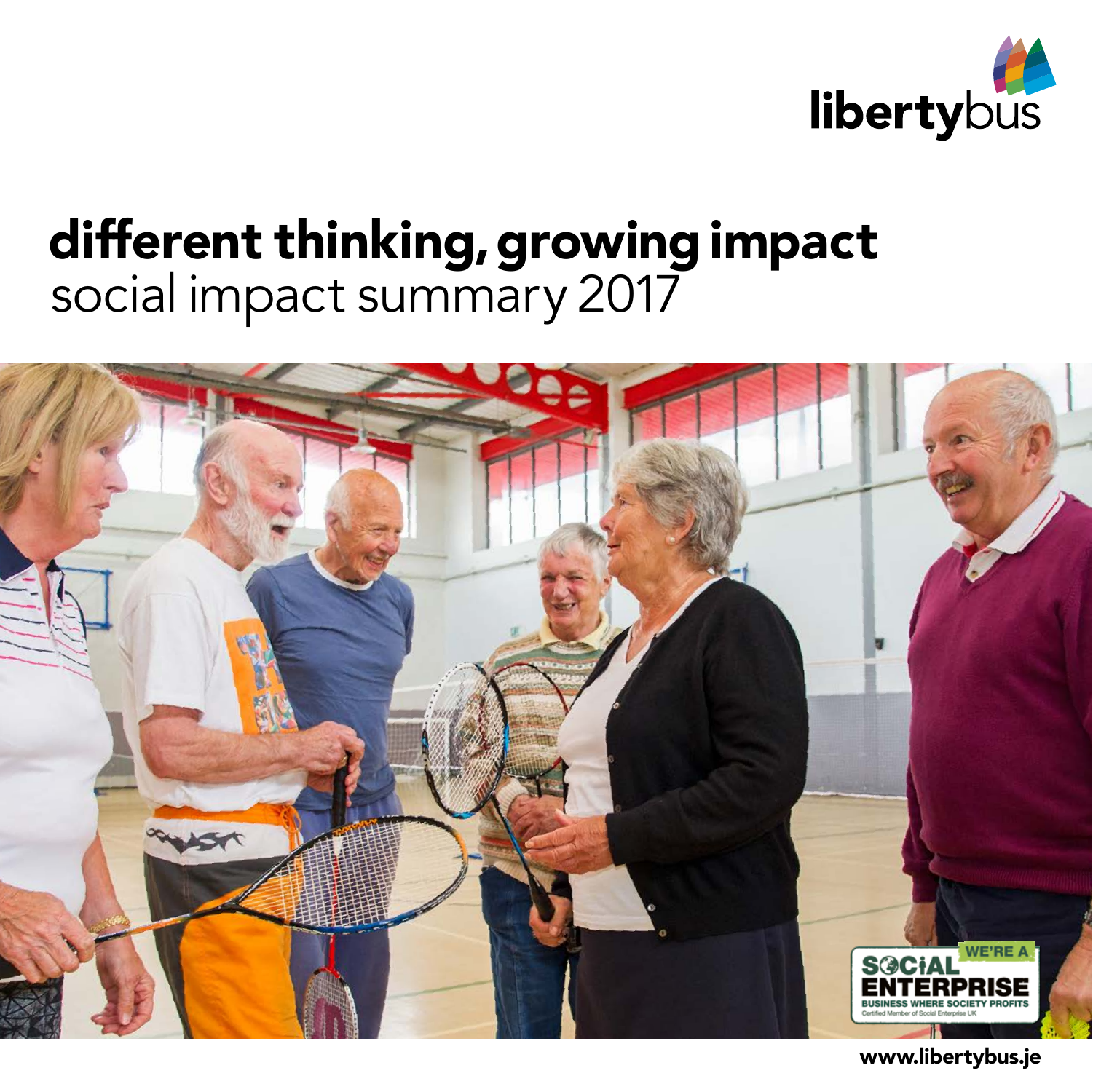### Matt's story

Working with Jersey Mencap and LibertyBus, Matt has gained independence through using the bus

Matt now travels independently on public transport after completing travel training through the STEPS project, gaining confidence in using the service with the support of LibertyBus.

Using the public bus has enabled Matt to enjoy group projects with Jersey Mencap without relying on anyone to drive him there. His confidence has improved to the point where he has been involved with teaching support workers and clients at Jersey Mencap how to use the AvanchiCard.

'I don't have to wait for lifts now from my mum,' explains Matt. 'I like the drivers and I've taught loads of people how to use the AvanchiCard too.'

Matt's mother, Sue, has also seen the difference that using the buses as made. 'My son now regularly uses the bus – it forms a very important part of his independence and makes a positive difference to his life.'

### $\overline{\mathbf{H}}$

Matt now regularly uses the bus – it forms a very important part of his independence and makes a positive difference to his life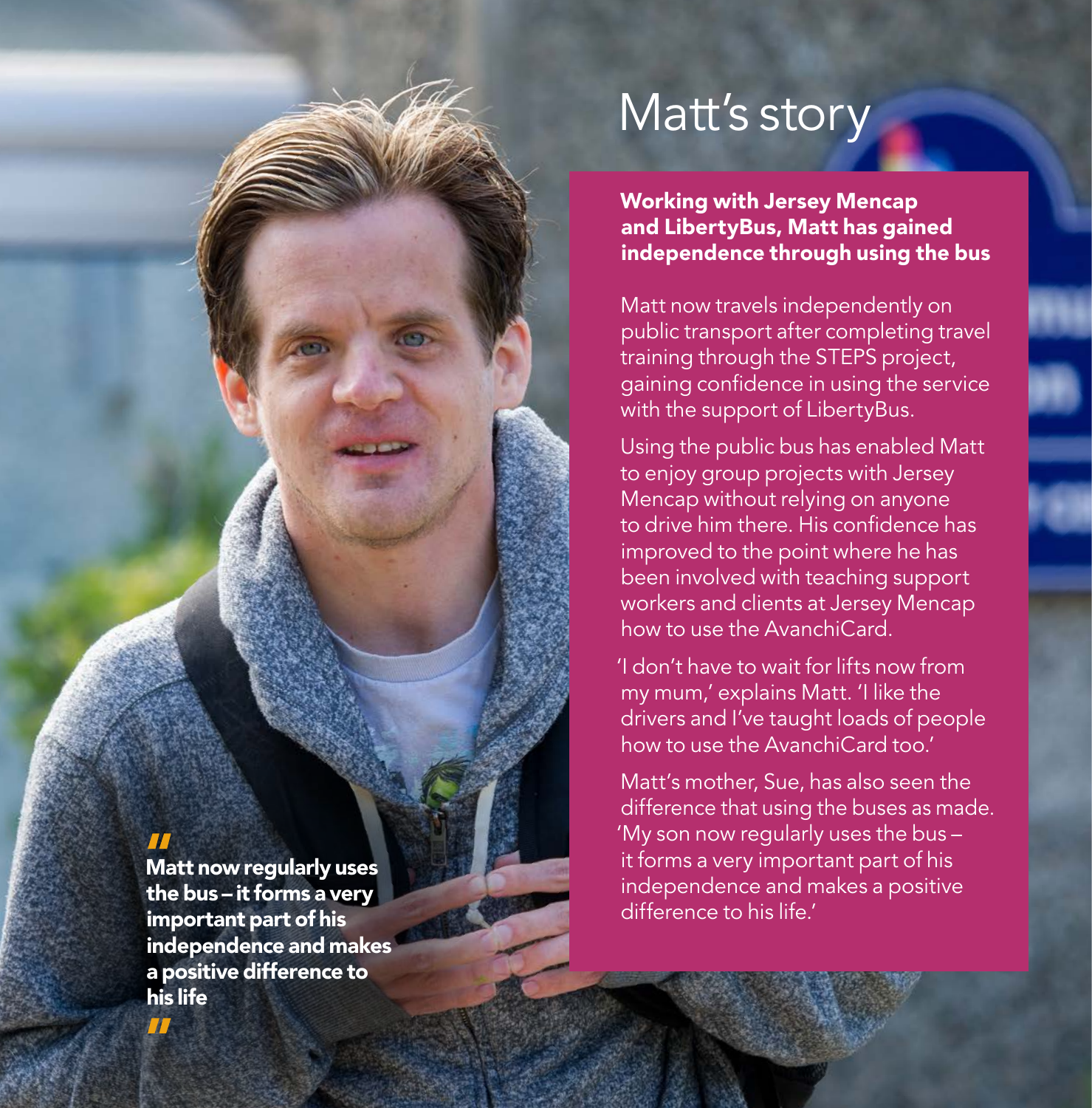

### makingadifference

LibertyBus is a social enterprise – an organisation whose defining mission is to make a positive difference to our community. We think that a bus service run purely for public benefit can improve people's lives in a variety of ways:

- $\blacksquare$  by giving better access to local facilities – or to work and education
- $\blacksquare$  by helping people to remain independent or to save money
- $\blacksquare$  even helping the planet by getting people out of their cars.

We don't think that it's good enough just to say that we help in these ways. We need to measure our social impact. To that aim, LibertyBus conducted a large scale survey of bus users in Jersey, with 1556 bus users responding.

We saw some interesting results from the survey, but the real story emerged when we looked at the experiences of different groups of people – particularly older people, disabled people, younger people and those who have just switched to using the bus.

This leaflet summarises some of the results. For more details, download the full report at www.libertybus.je

### …and all bus users



bus users said they saved money as a result of using the bus

# 1in 5

bus users said that their access to essential services had improved as a result of using the bus

# 3in10

bus users said their social lives had improved as a result of using the bus

155 bus users completed our survey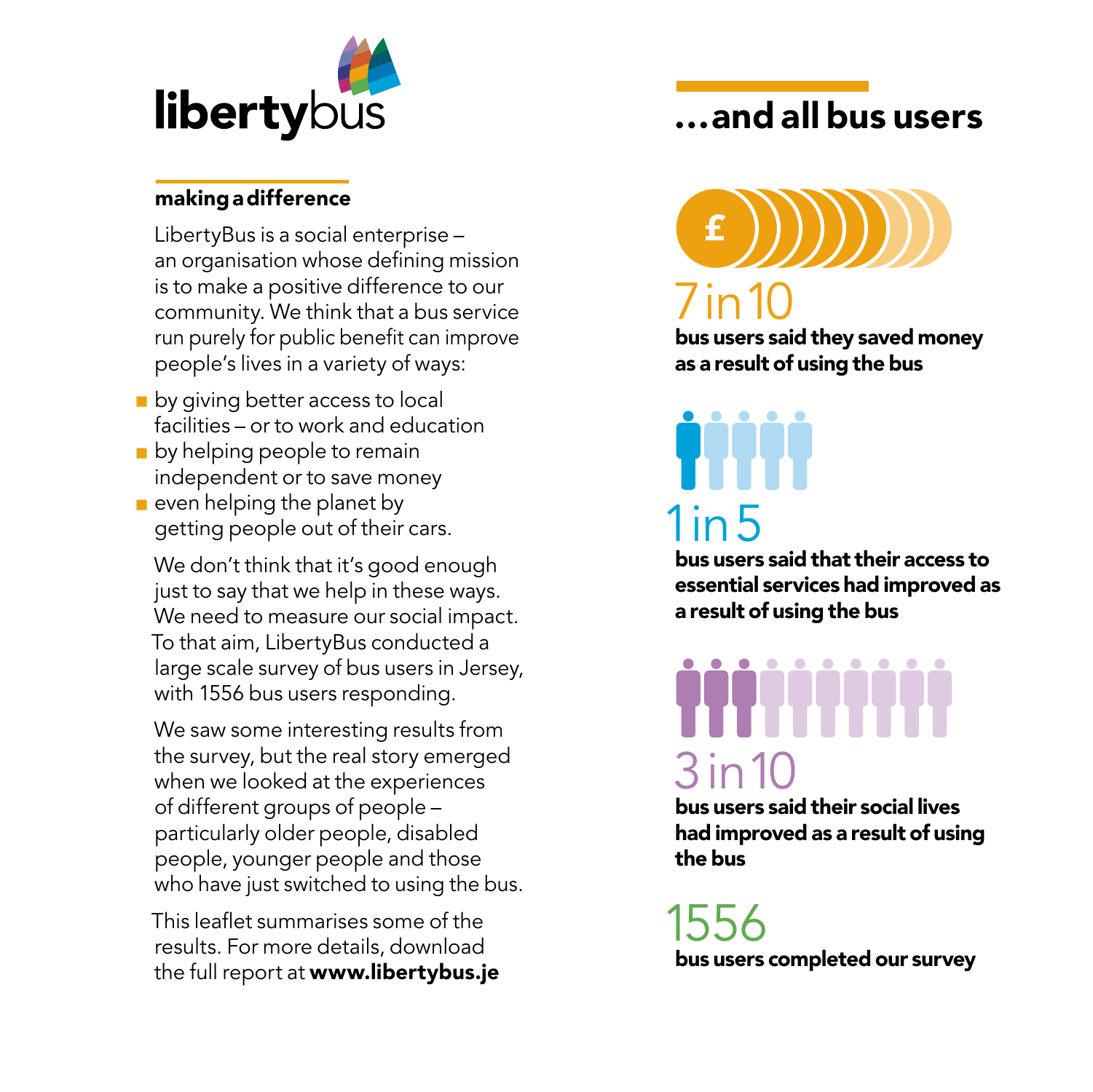### …and older people

of older people said their social interaction had improved because of the bus service 39%

# feel healthier

close to a third (32%) of older people said getting out and about using the bus had made them feel healthier

# mobility improved

one fifth (19%) of older people said their personal mobility had improved because of the bus

### …and disabled people

### confidence   improved

30% of disabled people also said their confidence had improved – well over double the 13% of non-disabled people who said so

## access improved

29% of disabled people – nearly one in three – say their access had improved because of the bus compared to 19% of non-disabled people

### more independence

29% of disabled people also said they had more independence because of the bus service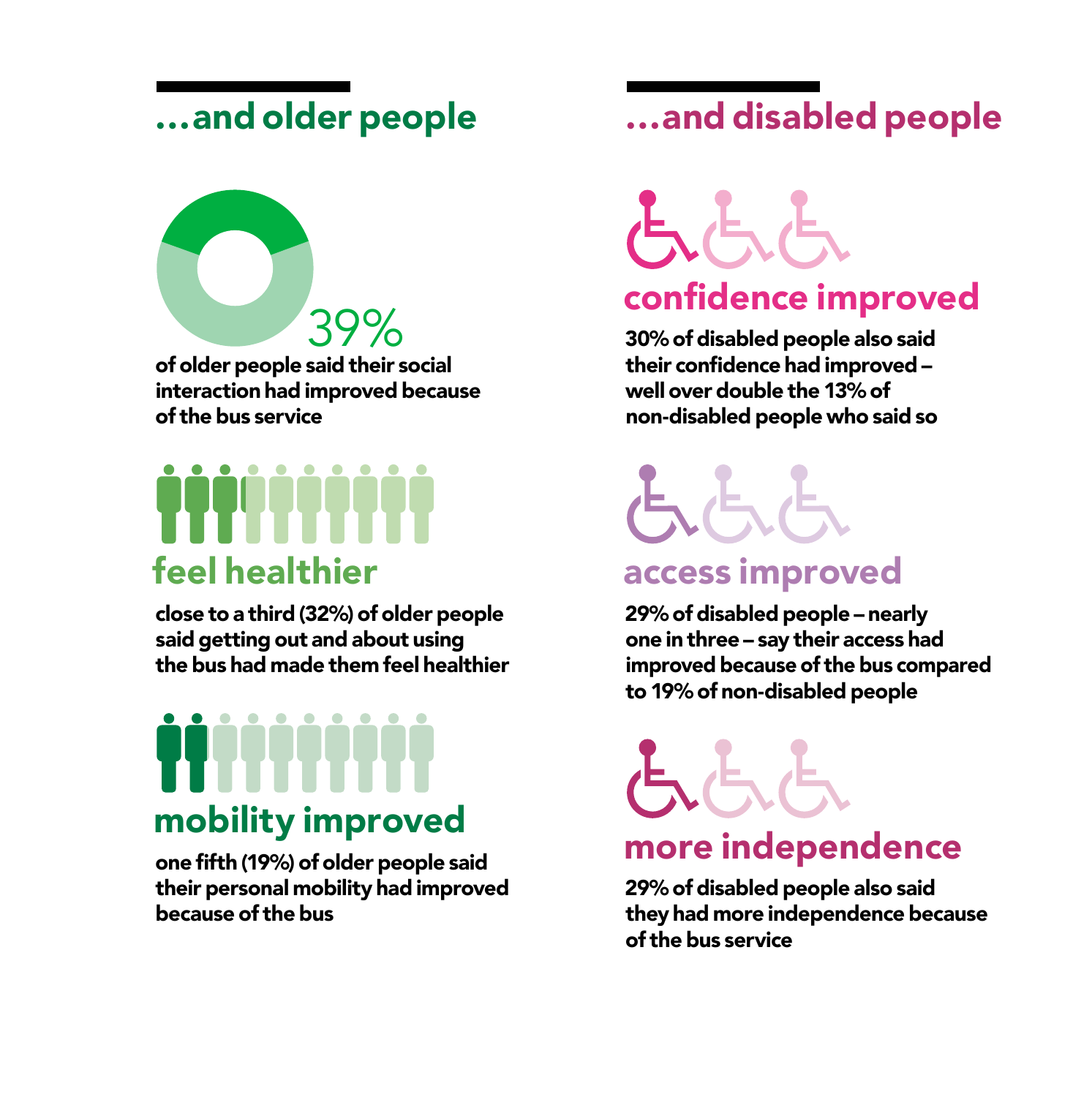### …and young adults …and new bus users



# more independence

40% of young adults said the bus service had given them more independence

## more confidence

28% of young adults – well over a quarter – said using the bus service had increased their confidence



of new bus users said they had saved money compared to 70% of more long-standing bus users

# more independence

32% of new bus users said they had more independence because of the bus service

# feel healthier

26% of new bus users – over a quarter – felt healthier as a result of using the bus